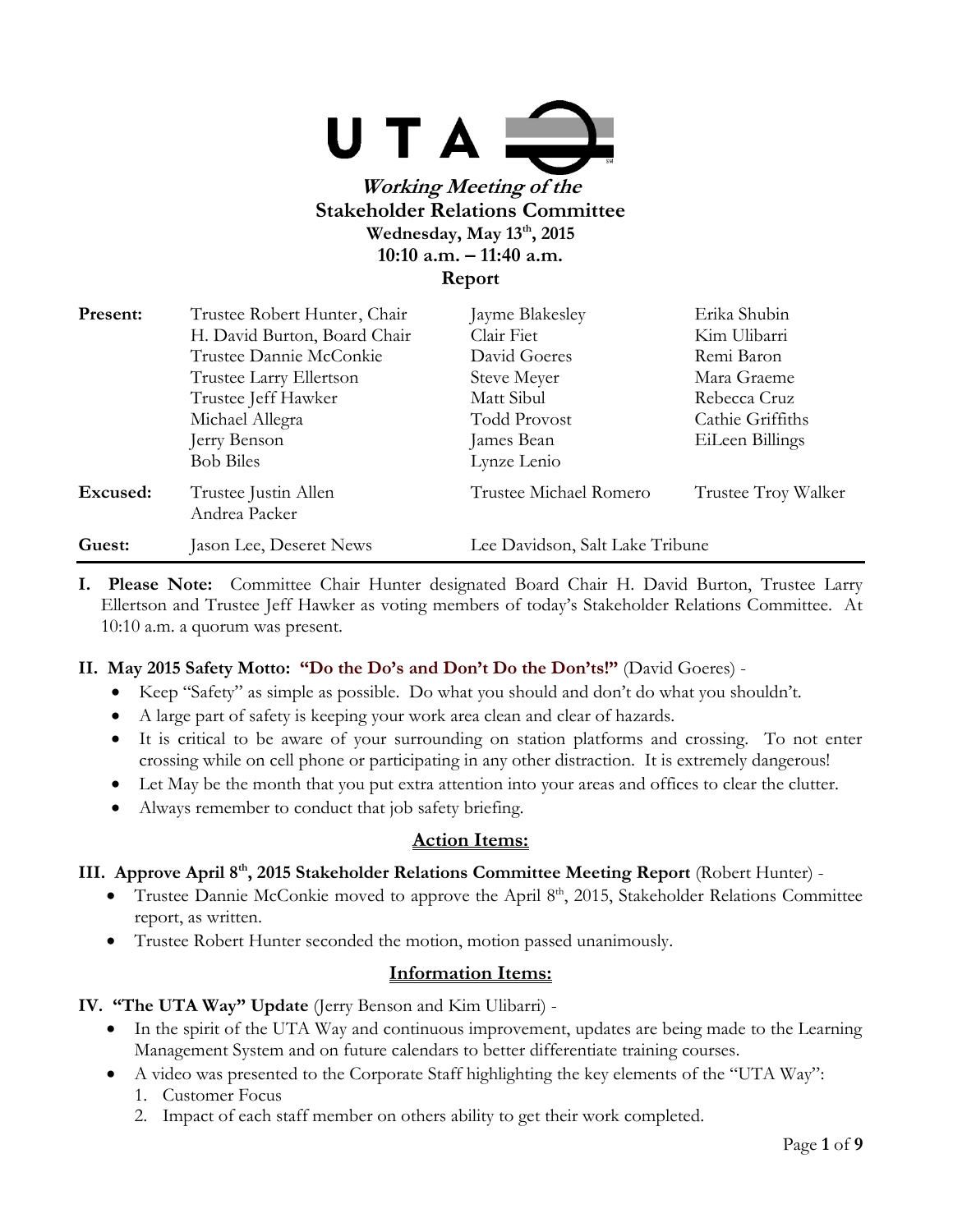- The "UTA Way" has four key elements:
	- 1. Results

3. Continuous Improvement

2. Enterprise alignment

4. Cultural enablers

- Rollout and Activity:
	- 1. UTA Way Foundations: Two hours, all employees before December 31, 2015.
	- 2. Culture Driven Performance: Nine to twelve hours class, all leaders. If you haven't attended the *Culture Driven Performance: Part of the UTA Way* Series course or you'd like to send some of your employees, these classes have been scheduled monthly throughout the year. The May Culture Driven class is Monday and Tuesday, May  $18<sup>th</sup>$  and  $19<sup>th</sup>$ , 2015 from 9:00 a.m. until noon for those days. The June class is Monday, Wednesday and Friday, starting at noon on June 22<sup>nd</sup>. Staff can enroll through the LMS or through the training administrator. You can also set up unique schedules for your department through Bill Gerow.
	- 3. Coach approach: Supporting the UTA Way. Approximately 185 people attended the *Supporting the UTA Way: Feedback* course a couple of weeks ago. Results of survey responses indicated that 89% of respondents felt the course was important or relevant to their work at UTA. The Exec sessions are on your calendars for 5/14 and 5/15. There is still space for a few high-potential additions. Please have execs or RGMs who would like to add a direct report to this session email me with the name of who to add.
	- 4. Leadership: Feedback and Coaching the UTA Way.
- Training has designed a one-page graphic to emphasize "Living the UTA Way. This is the approach on how each one of us does our work. In the center of this graphic is "ME – I can Create a Better Quality of Life":
	- 1. What: Provides an integrated system of innovative accessible and efficient public transportation services that increase access to opportunities and contribute to a healthy environment for the people of the Wasatch Region.
	- 2. Why To achieve my desired results:
		- a. Safety in Everything
		- b. Fiscal Responsibility

c. A Great Place to Work d. Create value for my Customers

- 3. Who do I Serve and Support?
	-
	- a. Co-Workers b. Customers c. Community
- 
- 4. How Do I Know if I am Living the UTA Way (UTA Way 2 Questions):
	- a. Am I treating others with respect and consideration?
	- b. Am I helping others achieve their objectives?
	- c. Am I following established best practices?
	- d. Am I proactively solving problems at the source?
	- e. Am I continuously improving my processes?
	- f. Am I creating value for the customer, community and fellow employees?
	- g. Am I tracking my results and verifying my success?
- **V. Social Media Update** (Lynze Lenio)
	- During April, Social Media Focused On:
		- 1. "Stand Up for Transportation Day with UTA": This national event was held on April  $9<sup>th</sup>$ , 2015 and was designed to raise awareness for needs like stronger public transit infrastructure and a renewed federal commitment to public transportation. UTA celebrate this event with free tours of the Jordan River Service Center. Visitors were shown how TRAX trains are cleaned and repaired and they received a behind-the-scene look at how rail controls keeps the TRAX system operating. There were approximately 45 visitors and transit passes were raffled.
		- 2. Emergency Boxes have been added to TRAX and FrontRunner Stations: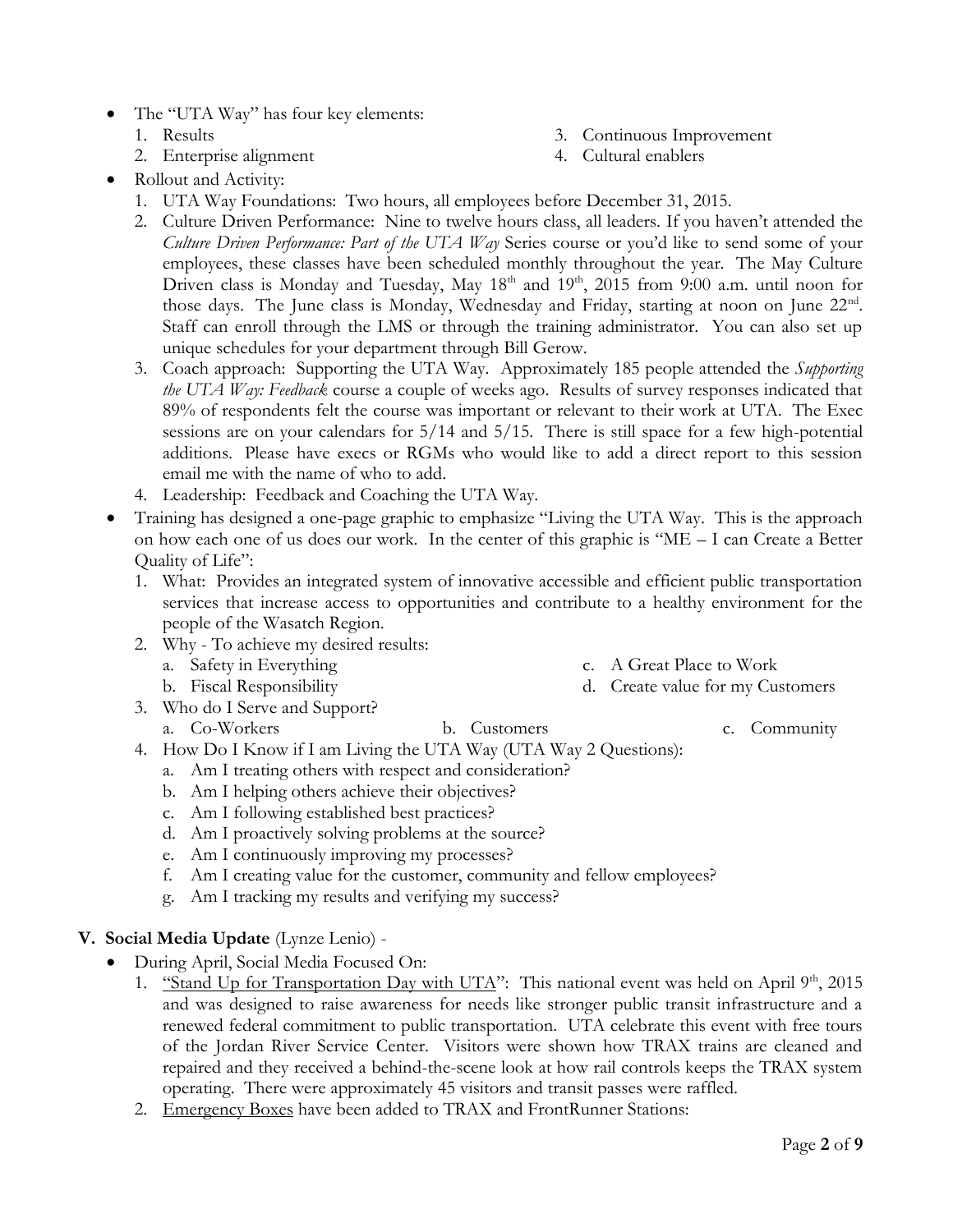- a. UTA is working to increase safety by adding emergency call boxes to 50 TRAX and FrontRunner Stations. These boxes allow riders to connect with the UTA Transit Police Department 24 hours a day, seven days a week.
- b. The call boxes are free and can be used by simply pressing the red button and talking into the hands-free microphone. The boxes are designed to be ADA compliant and accessible to all riders. Calls connect directly to transit police dispatchers, who automatically receive data showing them where the caller is located. The call boxes will be monitored by video, both as a safety measure and to deter prank calls.
- c. The emergency call boxes have already been added to Salt Lake Central, Millcreek, Meadowbrook, Murray North, Murray Central, Midvale Fort Union and Midvale Center stations. They will be installed at remaining stations throughout the summer and fall.
- d. UTA Facilities Maintenance Manager Tom Hare said the call boxes will improve UTA's emergency response by allowing riders to connect directly to transit police. When riders place emergency calls from their cell phones or pay phones, they often dial 911 and have to be re-routed back to transit police, slowing incident response time. The call boxes will also replace pay phones at some stations, many of which were rarely used.
- e. Riders should note that the emergency call boxes connect automatically to transit police and cannot be used to answer general service questions. Questions about non-emergency issues like fares, policies, delays and trip planning should be directed to UTA's customer service line, 801-RIDE-UTA or Twitter feed, @rideuta.
- 3. Rider's License 2015: UTA's Rider's License gives kids and teens an affordable, convenient way to reach dozens of destinations across the Wasatch Front. These passes allow riders ages 6 to 18 to ride UTA buses and trains in June, July and August for just \$75. Passes are limited and the price increases to \$99 after May 31.
- 4. Ogden Twilight Series: Ogden is welcoming its very own summer concert series and UTA will help get you there. If you bring your Ogden Twilight ticket on FrontRunner, TRAX, local or express bus during the day of the event, you will be allowed to ride UTA free of charge.
- 5. Earth Day: Earth Day was an opportunity to look at ways that we can work together to make our community more eco-friendly. By choosing public transit, UTA riders save 850,000 vehicles miles each day. That is the equivalent of driving from Salt Lake City to Manhattan 195 times. Transit riders also help take 120,000 daily car trips off of Utah's roads. This also helps reduce the amount of pollutants in our air, conserve nonrenewable energy.
- 6. Envision Utah: Envision Utah is gathering feedback on five scenarios that explore that Utah could look like in 2050. The results of Your Utah, Your Future survey will be used to help guide policymakers as the state grows and develops. Visitors to the site can vote on their preferred scenario, which range from increasing the state's emphasis on environmental conservation to focusing on a strong, diverse local economy or simply making no significant changes for the future. The scenarios examine how the future might look in the areas of agriculture, air quality, education, transportation and more, based on decisions made today and in years to come. The goal of the survey is to help prepare Utah for major population growth. The population of the Wasatch Front is expected to nearly double by 2050. The survey was initiated by Utah Governor Gary R. Herbert as a way to ensure that all Utahns' voices are heard when it comes to shaping the future. Envision Utah plans to gather feedback from 50,000 Utah residents before May 31. The survey results will be used to create a vision of what Utahns want to accomplish in the next 35 years. The organization will then create recommendations that legislators, local governments, businesses and individuals can follow to help achieve those goals.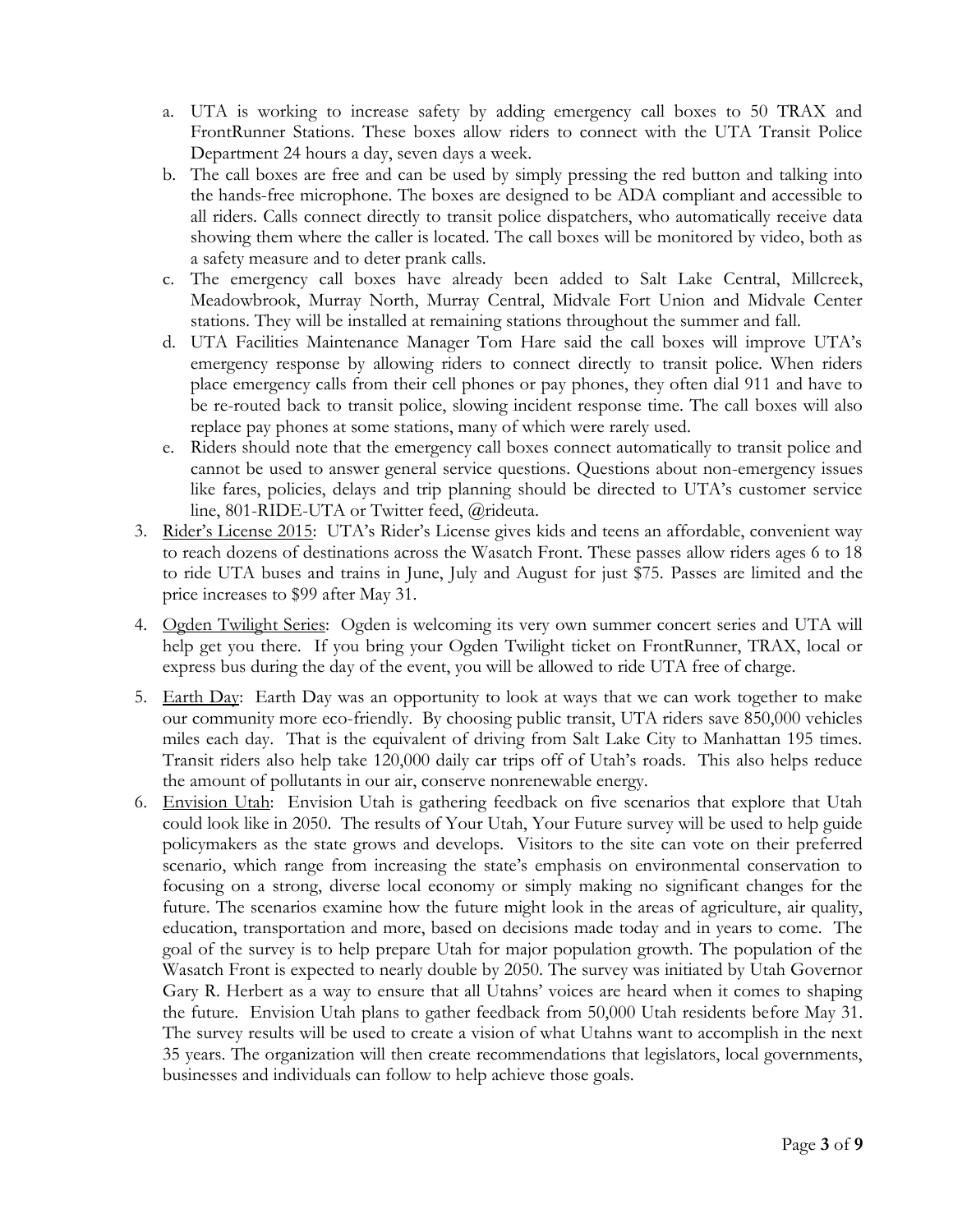- 7. Salt Lake City Marathon: This event was held on April 18<sup>th</sup>, 2015 and UTA offered early TRAX service to help attendees conveniently access the event. If you were a participant, you were allowed to ride TRAX to the starting line free of charge.
- April Twitter Follower Growth: During April, UTA saw an increase of 683 followers for a total of 16,242.
- Most Popular Twitter Links for April:
	- 1. April  $10^{th}$  Schedule change day (101 clicks)
	- 2. April  $17<sup>th</sup>$  Emergency phone (55 clicks)
	- 3. April  $24<sup>th</sup> Ogden Twilight Concert (38 clicks)$
	- 4. April  $6<sup>th</sup>$  Stand Up for Transit Day (28 clicks)
	- 5. April  $17<sup>th</sup> Bus Survey (27 clicks)$
- Facebook Growth: During April, UTA gained 91 new Facebook followers, for a total of 9,209.
- Top Five (5) Facebook Posts:
	- 1. April  $29<sup>th</sup> Air quality story (4.1K reached 130 likes. comments or shares).$
	- 2. April 6<sup>th</sup> Stand up for Transit (2.9K reached, 93 likes, comments or shares).
	- 3. April 23rd Rider's License is back for 2015 (2.9K reached, 79 likes, comments or shares).
	- 4. April  $7<sup>th</sup> BYD$  Bus (1.1K reached, 210 likes, comments or shares).
	- 5. April 17<sup>th</sup> Emergency call boxes (2.1K reached, 115 likes, comments or shares).

### **VI. Transit Initiatives with Additional Local Option Funding** (Jerry Benson) –

- In a recent public opinion survey, using a 1-7 scale, the public rated UTA as a 5.02 regarding overall quality of transportation across the Wasatch Front.
- The survey asked: "Considering the ways public transit has changed over the past several years, are you satisfied or dissatisfied with the direction public transit is going?" The results indicated that the public was 80% satisfied.
- Compared to several prominent transit organizations, UTA was rated best regarding efficient use of funding.
- What do Customers Want?
	- 1. Reasonable fares
	- 2. Frequent Service
	- 3. Good service coverage
	- 4. Reliability
	- 5. Real Time information
- Service Requests (Comments):
	- 1. Time Schedule
	- 2. Routing
	- 3. Overcrowded
	- 4. New Service Area
	- 5. Detours (request/concern)
- 6. Safety
- 7. Station Stop/Comfort
- 8. On board amenities
- 9. Travel time that allows getting to destination quickly.
- 6. Transfers
- 7. Route Information
- 8. Holiday Service
- 9. Connection Protection
- 10. Type Assigned
- How well connected is the current system: During the April 2015 Change Day, UTA added additional 15-minute service during peak hours and midday across the system.
- Current Transit System Opportunities:
	- 1. More frequency needed (core network expansion).
	- 2. More span of service during early morning and late night.
	- 3. More weekend service.
	- 4. Reduce crowding on peak trips.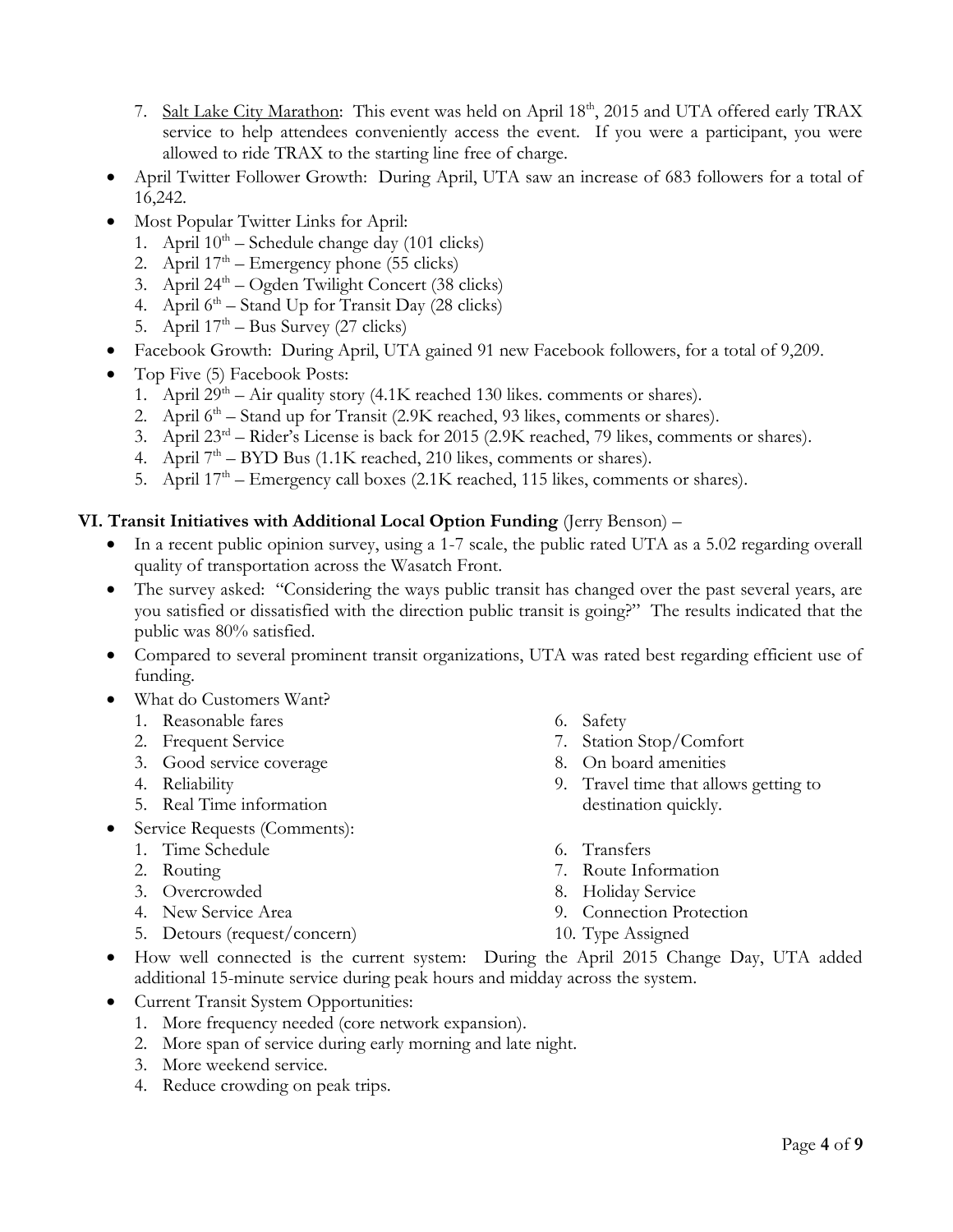- 5. Reduce travel time: More dedicated transit corridors and intersections for transit vehicles. Also, less circuitous routing.
- House Bill 362 and the Unified Transportation Plan:
	- 1. Comprehensive:
		- a. State Roads
			- b. Local Roads (City and County)
		- c. Transit
	- 2. Transit should receive  $1/10<sup>th</sup>$  cent in House Bill 362 is approximately a 13% increase in UTA funding. This is not enough funding to implement all services requested/required.
	- 3. Overview of Additional Local Option Transit Priorities:
		- a. Added bus frequency in high ridership corridors.
			- b. Longer span of service
			- c. More weekend service
			- d. Expanded TRAX service on Sundays
	- e. Additional streetcar service
- Service Oriented Capital Investments"
	- 1. Purchase new buses.
	- 2. Bus stops, amenities, shared initiatives
	- 3. Wayfinding improvements
	- 4. Right-of-Way preservation
- Bus and Rail Service Improvements/Increase Bus, Light Rail and Streetcar Trips:
	- 1. Increase weekday trips by 15% and 20% more weekend TRAX service to the Airport.
	- 2. Increase number of routes that run until midnight from 1 to 19.
	- 3. Thirty percent increase in number of Core Bus Routes.
- Additional Considerations:
	- 1. FrontRunner: Regional Service
	- 2. Leveraging of All Local Option Sources
	- 3. Baseline Scenario and Planned Bus System Revisions
- Feedback and Outreach Partners:
	- 1. Council of Governments
	- 2. Utah League of Cities and Towns
	- 3. Utah Association of Counties
	- 4. City/County Councils
	- 5. Online priorities survey
- FY 2014 Service in Salt Lake County:
	- 1. FrontRunner: Nearly 7,000 average weekday boarding at Salt Lake County stations.
	- 2. Regular Bus: 46,500 weekday riders.
	- 3. Special Services (Paratransit and Flex Routes): 1.753 weekday Paratransit riders and 1,710 weekday Flex Route riders.
	- 4. Vanpool: 129 vanpools originate in Salt Lake County and 175 vanpools have a destination in Salt Lake County.
- Underserved Travel Markets:
	- 1. Residential markets: (1) New housing, especially multi-family and (2) Southwest Salt Lake County.
	- 2. Employment Centers: Business/Industrial Park; Lake Park; Industrial Center in West Valley City/Salt Lake City; Cottonwood Corporate Center; Airport; High Tech Corridor in Southern Salt Lake County and Northern Utah County.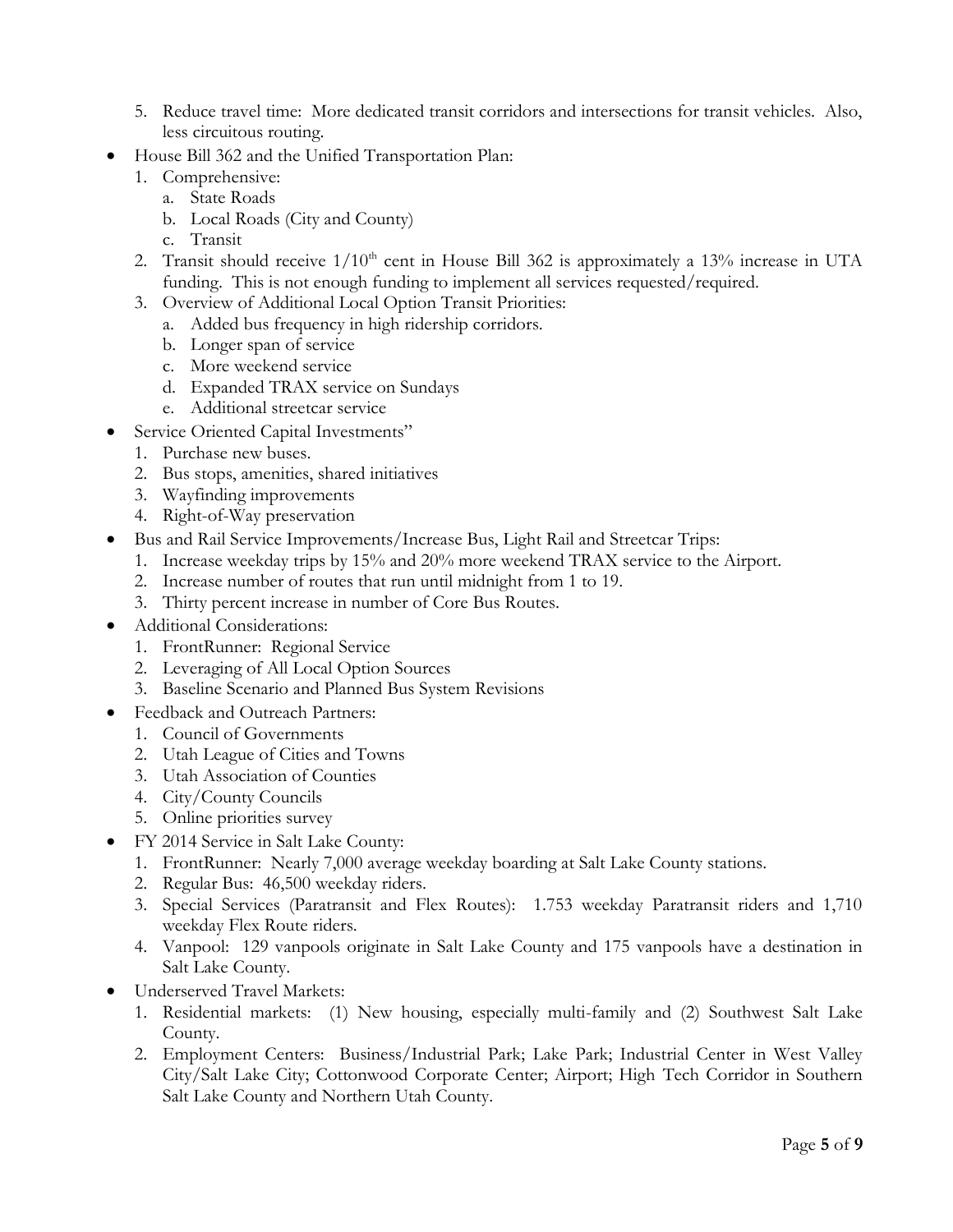- 3. Areas: (1) West Salt Lake City; (2) West Salt Lake County; (3) Southeast Salt Lake County; and (4) Unincorporated County.
- Service Focused Improvement:
	- 1. Span of service
	- 2. Frequency
	- 3. Coverage
	- 4. Improved connectivity
- 5. Faster more direct service
- 6. Demand Response (coordinated mobility, vanpool, rideshare, etc.)

# **VIII. New FarePay and Group Pass Offers, Extended Rail and Bus Service** (Jerry Benson, Michael Allegra and Erika Shubin) -

- UTA is excited to announce a 40 percent FAREPAY discount for bus riders, a \$10 Group Pass and extended service hours on TRAX, the S-Line and select bus routes. In addition, the current 20 percent FAREPAY discount will be extended on TRAX, FrontRunner and the S-Line until December 31, 2015.
- The 40 percent FAREPAY discount means that bus riders will pay just \$1.50 for a one-way bus ticket when they use their FAREPAY card. The promotion will begin July 1 and run until December 31, 2015. This offer, along with the \$10 Group Pass, is designed to thank riders for 45 years of support and encourage them to take advantage of UTA's new summer holiday schedule. UTA now offers service on Memorial Day, Independence Day, Pioneer Day and Labor Day.
- In addition to its fare promotions, UTA will increase service on the S-Line, extend Sunday operating hours on all TRAX lines, and improve service on bus routes 220, 54, 470, 612, and 603. These changes will take effect on the next schedule change day, Sunday, August 16. The service increases are made possible due to budget efficiencies achieved through disciplined financial management.
- FAREPAY: The FAREPAY promotion will be extended until December 31, with a 40 percent discount on local bus fare. Starting July  $1<sup>st</sup>$ , 2015, one-way bus fare will be \$1.50 when riders use their FAREPAY cards. The FAREPAY bus discount does not apply to paratransit, Salt Lake – Park City Connect or ski bus service. The FAREPAY rail discount will remain approximately 20 percent off regular fare: \$2 one-way fare on TRAX and the S-Line, and a \$2 base fare on FrontRunner, with a 50-cent charge for each station traveled. FAREPAY cards can be purchased online or at UTA customer service centers and retailers across the Wasatch Front.
- Group Pass: UTA's Group Pass will now allow four people to make a round trip on FrontRunner, TRAX and buses for just \$10. Group Passes are available for purchase after 8:30 a.m. and expire at midnight the day of purchase. The Group Pass will be great for families and friends to use for events and activities in the community. The discounted group pass will be available from July  $1<sup>st</sup>$ through December 31<sup>st</sup>, 2015. Group Passes can be purchased at FrontRunner ticket vending machines, online and at UTA customer service centers.
- TRAX: Starting August 16, Sunday service will be extended on all TRAX lines. TRAX will run on the same schedule on both Saturdays and Sundays, giving riders improved Sunday access to community events and the Salt Lake City International Airport. Trains will continue to run at 20 minute frequencies on all lines.
- S-Line: The S-Line will also extend both morning and evening service. Starting August 16, the S-Line will offer the same hours of service as TRAX, seven days per week.
- Bus: Starting August 16, bus routes 220 and 54 will offer 15 minute service. Routes 612 and 603 will have 15 minute service on Saturdays, and route 470 will have 30 minute service on Saturdays. Route 2X will offer additional morning trips to the University of Utah.

# **VIII. APTA Rail Conference Update** – **Hosted by UTA** (Todd Provost) -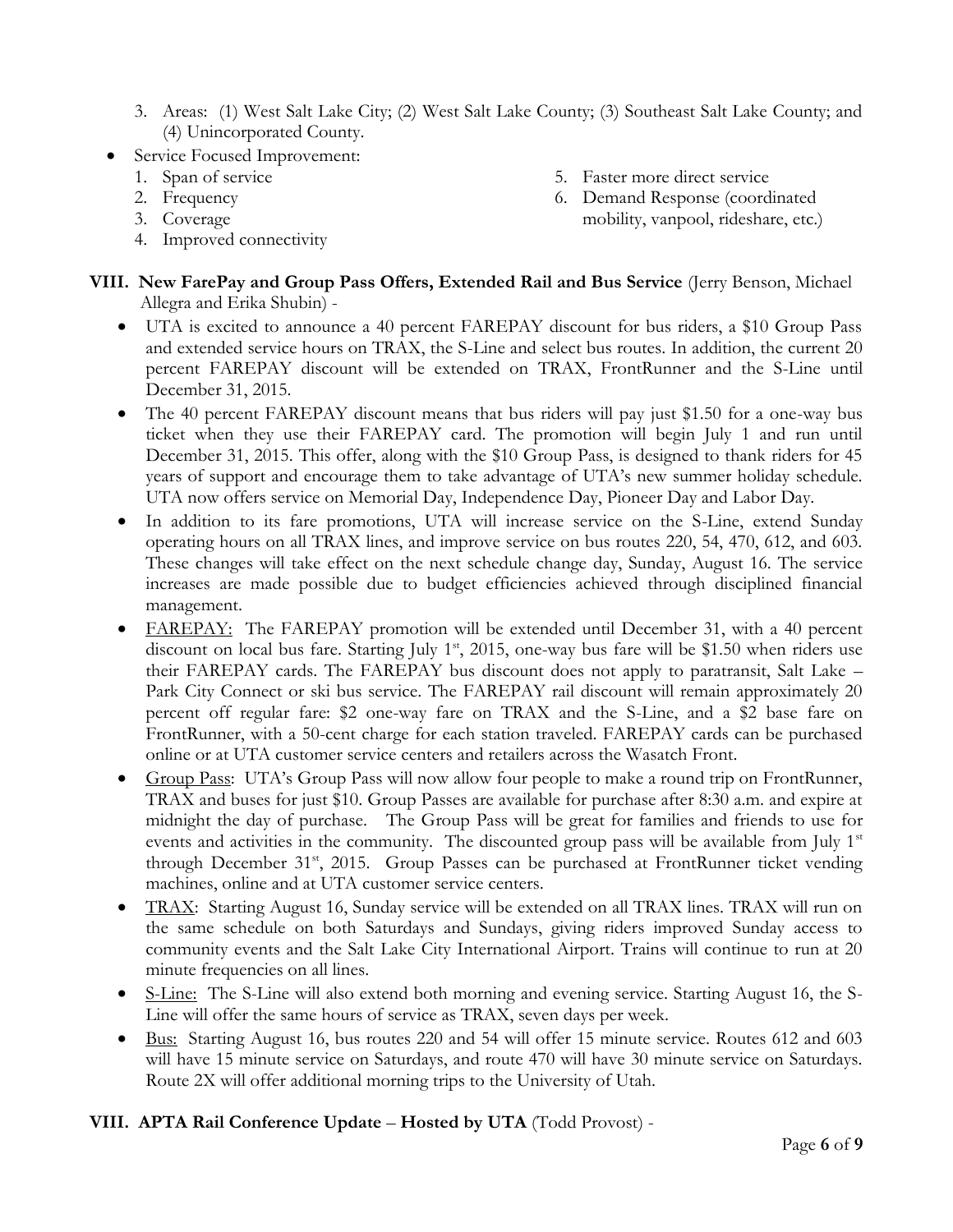- UTA is hosting the 2015 APTA Rail Conference which is scheduled for **June 21-24, 2015,** at the Grand America Hotel, 555 S. Main Street, Salt Lake City, Utah.
- UTA's Board members will participate as Conference Ambassadors.
- Friday, June 19<sup>th</sup>: Cherryl Beveridge is heading up the Community Service project at the LDS Church Humanitarian Center.
- Steve Allnatt sent out the volunteer list on Monday, May 11<sup>th</sup>. Volunteers will be from UTA and from Salt Lake City. Approximately 233 volunteers/shifts are needed.
- Working on finalizing all plans on a daily basis.
- Anticipating 2,000+ attendees.
- Board members will fill the role of ambassadors.
- Theme is on "Partnership" and celebrating community service.
- Steve Meyer is hosting the Forum.
- Now have a sole sponsor for the Rail Rodeo and a sole sponsor for the Host Reception.
- On-line registration and hotel reservations are available on APTA's website. Register quickly to receive the early-registration cost.
- The final conference agenda is also available on APTA's website.
- For the first time, the Conference will include a Light Rail Benchmarking Group.
- An NTI Environmental Justice course is being offered. This course is offered by FTA. The FTA will have a significant presence at this conference.
- Complimentary Transit Pass: When conference attendees visit the host information desk in the APTA registration area, they can pick up their UTA complimentary transit pass. This pass is valid for all transit services during the conference.
- Working to get approximately 10-15 Enterprise rental cars at the Grand America Hotel for attendees to utilize.
- Several Olympic athletes will be in attendance as guests for this conference.
- GreenBike has authorized 8 GreenBikes at the hotel and scheduled locations, including the Salt Lake Central Intermodal Hub.
- Saturday, June  $20^{\text{th}}$ :
	- 1. International Rail rodeo, with activities from June  $18<sup>th</sup> 21<sup>st</sup>$ .
	- 2. The APTA Rail Rodeo is scheduled at the Jordan River Service Center for June 18<sup>th</sup> through June  $20<sup>th</sup>$ . Teams, maintenance and operations, from all over America will be competing in this event. This event tests knowledge, safety, professionalism, customer service and driving abilities. The International Rodeo Committee came during March to confer with UTA.
	- 3. The local rodeo will be held on Sunday, June  $20<sup>th</sup>$ . The two UTA contestants for this rodeo have already been selected.
	- 4. Rail Safety Seminar
	- 5. APTA Board of Directors Meeting
	- 6. NTI Course Understanding ADA
	- 7. From 7:00 p.m. until 10:00 p.m. a reception, hosted by UTA, will be held at the Olympic Plaza and the University of Utah Rice-Eccles Stadium.
- $\bullet$  Sunday, June 21<sup>st</sup>:
	- 1. Host Tour to attend "Music and the Spoken Word Service in Temple Square.
	- 2. Mid Managers Leadership Development
	- 3. Welcome Reception at Product and Services Showcase.
	- 4. International Rail Rodeo Awards.
- $\bullet$  Monday, June 22<sup>nd</sup>: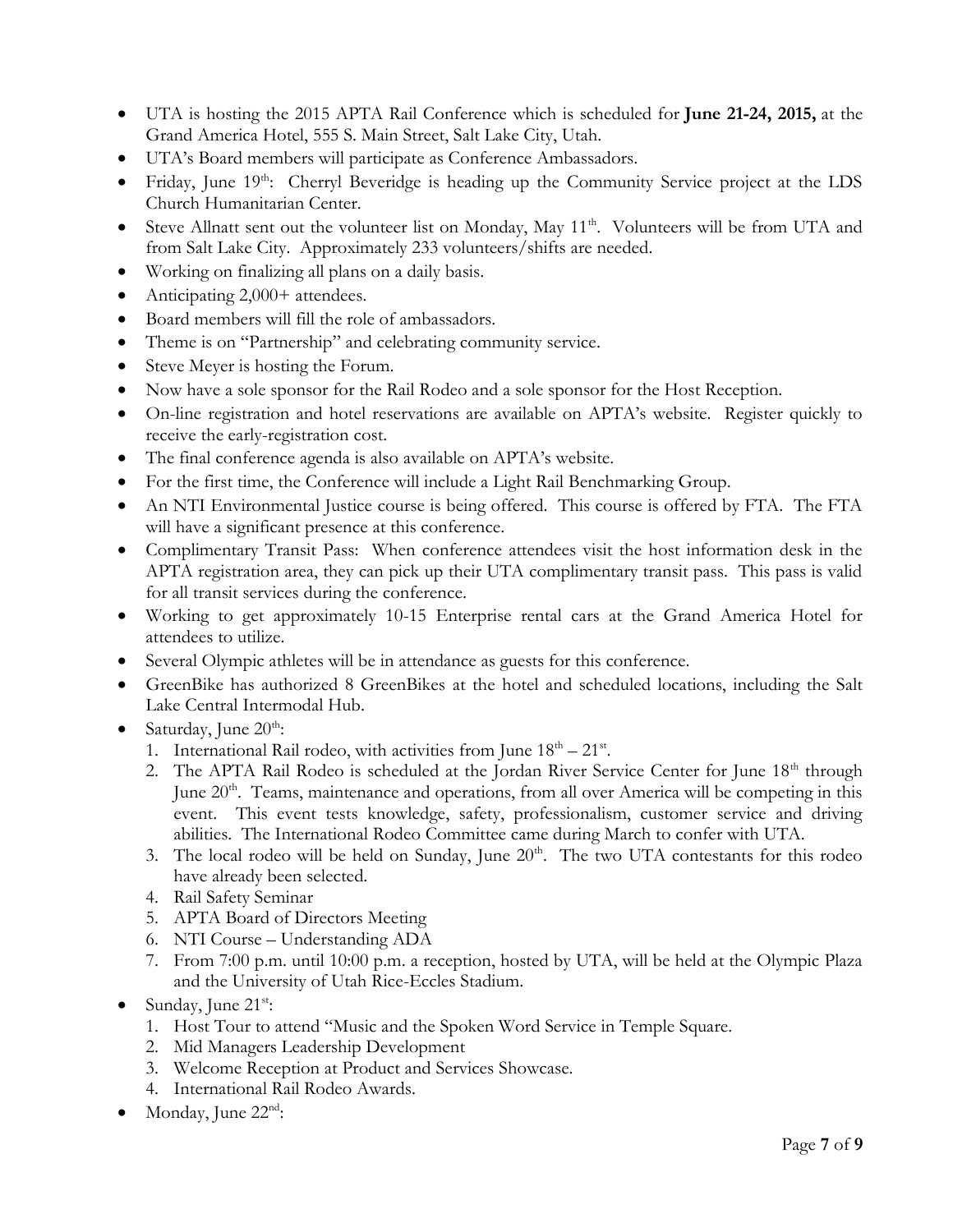1. Regarding the June 22nd Opening Session: Utah Governor Gary Herbert, Speaker of the House Greg Hughes, and Salt Lake City Mayor Ralph Becker have been invited to speak..

- Monday, June 22nd through Wednesday, June 23rd, several concurrent sessions will be held regarding numerous rail transportation topics.
- Throughout the Conference, workshops and technical sessions will cover timely issues of widespread interest in operations, technology, safety, security, planning, finance, capital projects, and technical aspects of providing all modes of rail service: urban, commuter, high-speed and intercity.
- This conference will also feature the industry's premier products and services showcase to learn more about advances in railroad and rail transit markets.
- Technical Tours are scheduled for Tuesday, June  $23<sup>rd</sup>$ , 2015, with a repeat of tours on Wednesday, June  $24^{\text{th}}$ .
	- 1. Jordan River Service Center TRAX Light Rail Operations.
	- 2. Jordan River Service Center TRAX Light Rail Vehicle Maintenance.
	- 3. Warm Springs FrontRunner Vehicle Maintenance.
	- 4. Sugar House Line, transit and redevelopment work together
	- 5. Airport TRAX Line and Construction.
	- 6. Bike Share Program.
	- 7. Transit Oriented Development Sandy Civic Center.
	- 8. Transit Oriented Development City Creek Center
	- 9. Mountain Accord (going to the mountains, 11,000 ft. elevation). This will be an 8-hour tour scheduled for Tuesday from 2:15 p.m. until 10:00 p.m.
- A hospitality service will be set up at UTA's Welcome Center at the Salt Lake International Airport.

# **IX. Liaison, Conference and External Committee Reports** (Michael Allegra) –

- Nashville Officials Visit Salt Lake City to discuss Ideas on Transit and Planning (Michael Allegra)
	- 1. Both Nashville and Salt Lake City are state capitals where immigration is a big issue and the population is expected to grow more than 1 million people over the next 20 years. Therefore, mass transit was a key topic when 120 leaders from Nashville came to Salt lake during the April 26<sup>th</sup> – 28th, 2015. These leaders included Nashville's mayor, business leaders, transit directors, educators, government officials and others.
	- 2. They indicated that Salt Lake is doing many things that they could learn from, such as Envision Utah and UTA's transit strategies. More than 50% of their agenda included issues regarding transportation.
	- 3. Nashville Mayor Karl Dean stated that transit is on the top of everyone's mind as something we need to embrace. Nashville currently has a bus system, however, is looking at possibly adding train systems. The group was very impressed by UTA's transit system.
	- 4. Mayor Dean stated that Nashville's leaders like the way that business and government work together in Utah, including transportation.
	- 5. Michael Allegra reported that the visit with Nashville's leadership was very successful and that it was a great opportunity to learn from each other.
- Governor's Economic Council:
	- 1. Michael Allegra recently attend the Governor's Economic Council (GEC). This Council is a public-private partnership that works at coordinating the economic development activities that take place every day throughout the state.
	- 2. An efficient transportation system is the backbone of a strong economy and a main focus for GEC. Utah's Unified Transportation Plan works to meet the transportation challenges of a